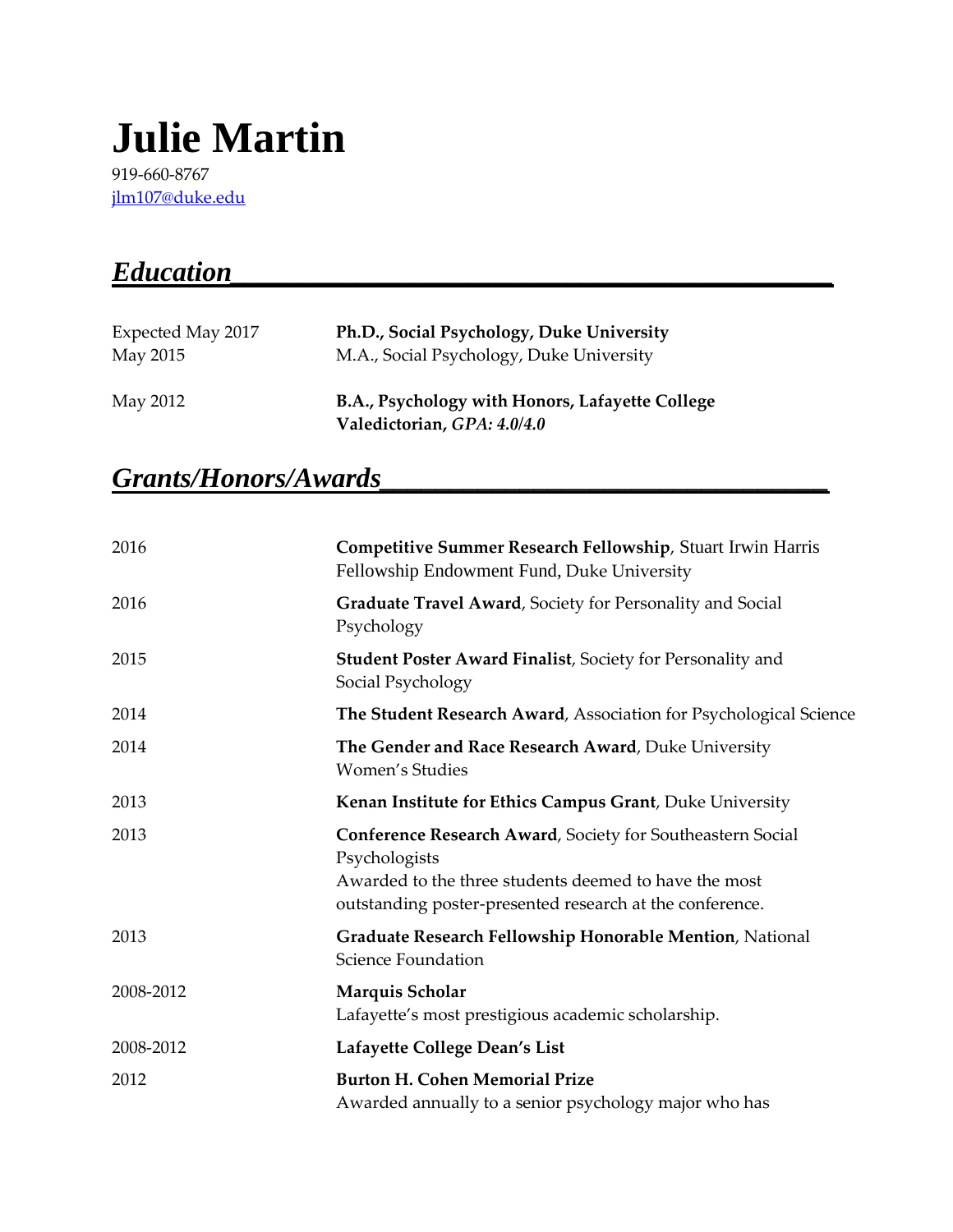|      | demonstrated the necessary inclination, intellectual curiosity,<br>determination, and potential to become a dedicated, creative,<br>selfless teacher.                                                                                                                                             |
|------|---------------------------------------------------------------------------------------------------------------------------------------------------------------------------------------------------------------------------------------------------------------------------------------------------|
| 2012 | Herbert W. Rogers Psychology Prize<br>Awarded annually to the outstanding senior psychology major<br>judged by the department to be the most deserving.                                                                                                                                           |
| 2010 | South Jersey Lafayette Alumni Chapter Scholarship<br>Awarded annually to one sophomore from Southern New Jersey<br>who has demonstrated academic achievement and campus<br>involvement as a first-year student.                                                                                   |
| 2010 | Eugene P. Chase Phi Beta Kappa Prize<br>Awarded annually to a sophomore(s) who has demonstrated<br>scholarship as a first-year student.                                                                                                                                                           |
| 2010 | <b>McKelvy House Scholar</b><br>Awarded to 16 students deemed to have demonstrated the highest<br>intellectual promise at the College. The McKelvy House Scholars<br>program provides a residential experience that fosters intellectual<br>discourse, personal growth, and community engagement. |

# *Research and Work Experience\_\_\_\_\_\_\_\_\_\_\_\_\_\_\_\_\_\_\_\_\_\_\_\_\_*

| 2016-Present | <b>PAGE Program Evaluator</b>                                    |
|--------------|------------------------------------------------------------------|
|              | Social Science Research Institute, Duke University               |
|              | Work with Dr. Jessica Sperling to evaluate the Partnership for   |
|              | Appalachian Girls' Education (PAGE) program. I created           |
|              | Qualtrics surveys, revised the logic model, independently        |
|              | analyzed data in SAS, synthesized findings, and am currently     |
|              | writing the final report in collaboration with Dr. Sperling.     |
| 2016-Present | Dean's Administrative Intern                                     |
|              | The Graduate School, Duke University                             |
|              | Received the Graduate School Administrative Internship for the   |
|              | Dean's Office in the Duke Graduate School. I conduct research on |
|              | topics related to graduate education and administration.         |
| Summer 2016  | Data and Accountability Intern                                   |
|              | <b>Wake County Public School System</b>                          |
|              | As an intern in the Data, Research, and Accountability office of |
|              | WCPSS, I conducted an implementation evaluation for the          |
|              | Alternative Learning Center Program and produced a status        |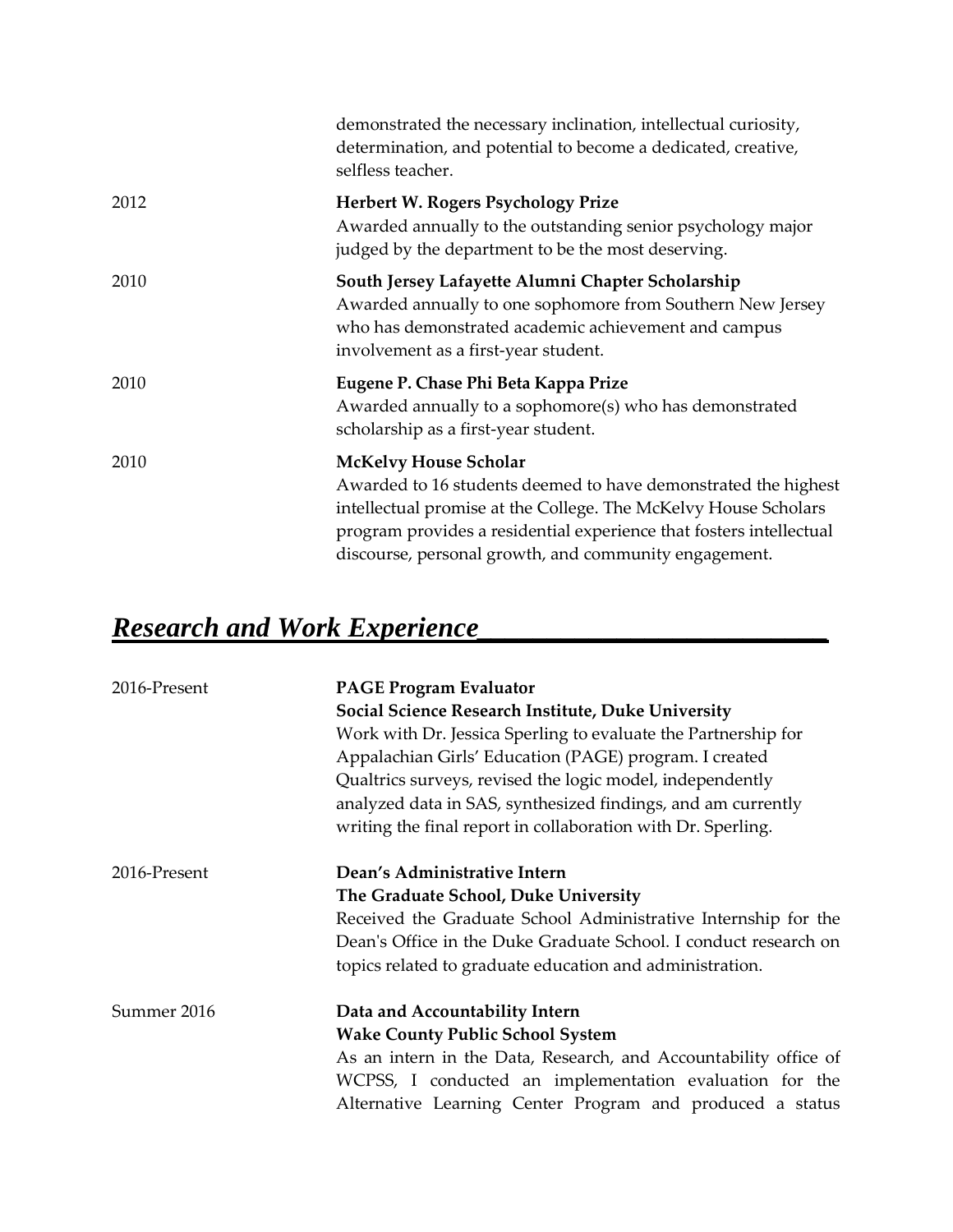|             | report for program staff and administrators. Following this work,<br>I was brought on as a paid contractor to assist with further<br>reports.                                                                                                                                                                                                                                                                                                                                                                                                                                                                    |
|-------------|------------------------------------------------------------------------------------------------------------------------------------------------------------------------------------------------------------------------------------------------------------------------------------------------------------------------------------------------------------------------------------------------------------------------------------------------------------------------------------------------------------------------------------------------------------------------------------------------------------------|
| 2015-2016   | <b>Institutional Research Graduate Student Researcher</b><br>Office of Institutional Research, Duke University<br>Worked with the Director of Institutional Research to examine the<br>effects of student preparedness at college entry on students'<br>academic outcomes throughout college. Presented findings to<br>Duke administrators.                                                                                                                                                                                                                                                                      |
| 2014-2016   | <b>Graduate Student Researcher</b><br><b>You@Duke Project</b> , Duke University<br>Designed and conducted a focused study on students' resilience<br>and emotional well-being following sorority and fraternity<br>recruitment, which served as a replication and extension of a<br>study I conducted the previous year. Independently analyzed the<br>data and presented this work to over 6 different groups of people<br>inside and outside of Duke. Assisted with participant recruitment,<br>survey creation and administration, and data coding/management<br>for the You@Duke Project's core assessments. |
| 2011        | <b>EXCEL Research Scholar</b><br><b>Basow Lab, Lafayette College</b><br>Selected from a competitive applicant pool to participate in<br>the college-funded EXCEL research program. Conducted<br>experimental research with a professor on the effects of student<br>and professor race and gender on students' evaluations of<br>professors.                                                                                                                                                                                                                                                                     |
| 2011        | <b>Senior Interviewer</b><br>Lafayette College Admissions Office, Easton PA<br>Selected based on academic performance and experiences to<br>conduct admissions interviews for Lafayette College. Interviewed<br>High School Seniors and provided admission recommendations to<br>college admissions directors based on the applicant's<br>performance.                                                                                                                                                                                                                                                           |
| Summer 2011 | <b>Human Resources Assistant</b><br>Children's Literacy Initiative, Philadelphia, PA<br>Assisted with the hiring and onboarding of over 30 new<br>professional developers (literacy coaches) at a literacy non-profit<br>awarded the i3 federal grant. Gave presentations and assistance to                                                                                                                                                                                                                                                                                                                      |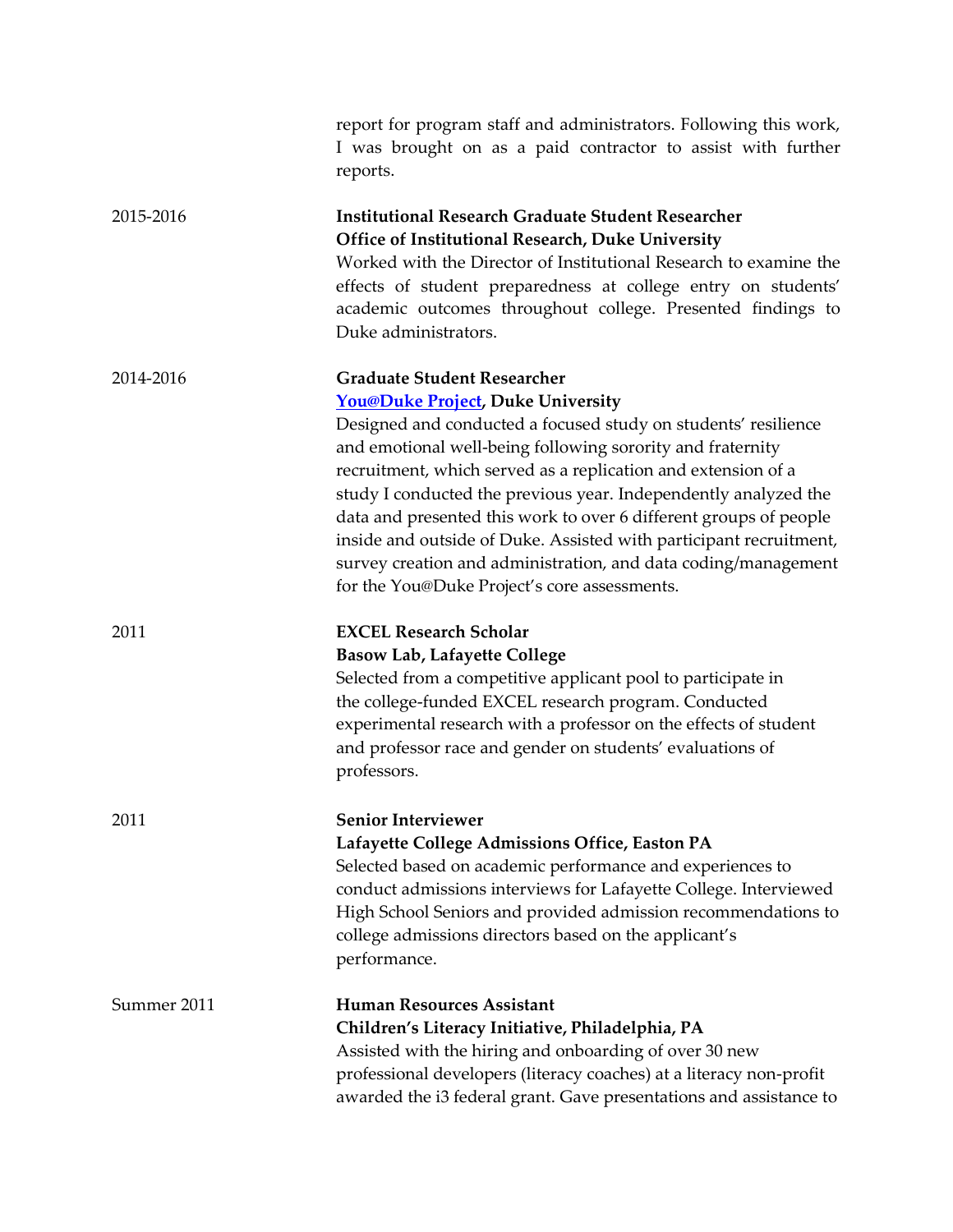professional developers at new hire orientations on the criminal clearances process and acted as chief facilitator in the company's transition to its first employee database.

### *Publications***\_\_\_\_\_\_\_\_\_\_\_\_\_\_\_\_\_\_\_\_\_\_\_\_\_\_\_\_\_\_\_\_\_\_\_\_\_\_\_\_\_**

#### Published:

**Martin, J.L.**, Richman, L.S. & Leary, M. R. (in press). A lasting sting: examining the short and long term effects of real-life group rejection. *Group Processes and Intergroup Relations*.

Richman, L. S., **Martin, J. L.**, & Guadagno, J. L. (2015). Stigma-based rejection and the detection of signs of acceptance. *Social Psychological and Personality Science.*

Utamsingh, P.D., Richman, L. S., **Martin, J. L.**, Lattanner, M. R., & Chaikind, J.R. (2015). Heteronormativity in the doctor-patient interaction. *Health Communication*.

Basow, S. A., Codos, S., & **Martin, J. L.** (2013). Effects of professor race and gender on student ratings and achievement. *College Student Journal, 47*, 352-363.

Basow, S. A., & **Martin, J. L.** (2012). Bias in student evaluations. In M.E. Kite (Ed.), *Effective evaluation of teaching: A guide for faculty and administrators* (pp. 40-49).

In Preparation:

**Martin, J.L.** (*in prep.*). Social Expectancies and Multiple Goals: Explaining the Seemingly Incompatible Behavioral Responses to Social Rejection.

**Martin, J.L.** & Richman, L.S. (*in prep.*). Beliefs about the importance of thinness for acceptance moderate the effect of social rejection on food self–control.

**Martin, J.L.** & Richman, L.S. (*in prep.*). The benefits of belonging: State belonging and motivation for social reconnection following rejection.

### *Presentations*

Invited Panels:

**Martin, J.L.** (2016, November). The Role of Embedded Internships in Scaling School District Evaluations. Panel discussion at K-16 Research-Practice Partnership Symposium, Raleigh, N.C.

**Martin, J.L.** (2016, October). What Undergraduate Students Need to Know About Applying to Graduate School in Psychology or Neuroscience. Panel discussion hosted by Duke University Department of Psychology & Neuroscience, Durham, N.C.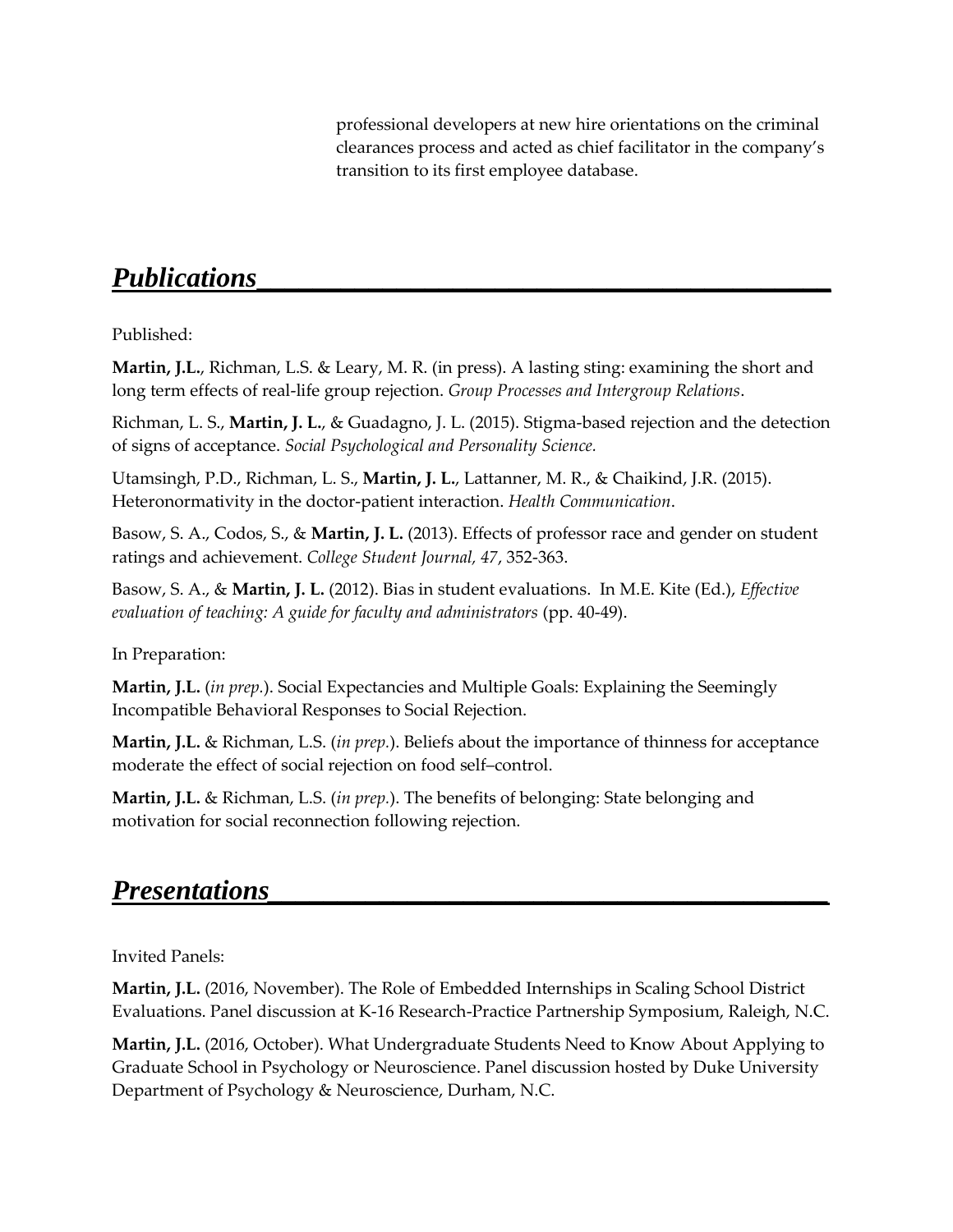Talks:

**Martin, J.L.** (2016, September). Program Evaluation in Wake County Public School District. Talk presented at the Duke University Social Psychology Brownbag, Durham, N.C.

**Martin, J.L.** & Leary, M.R. (2015, November). Greek Recruitment, Racial Bias and Student Wellbeing. Talk presented to Duke Greek Life and Student Affairs Administrators, Durham, N.C.

**Martin, J.L.** & Leary, M.R. (2015, November). Greek Recruitment and Student Well-being. Talk presented at the Resilience Project Quarterly Meeting, Charlotte, N.C.

**Martin, J.L.** & Leary, M. R. (2015, October). Greek Recruitment and Student Well-being. Talk Presented to the Researcher-Practitioner Group for You@Duke Project, Durham, N.C.

**Martin, J.L.** (2015, April). Greek Recruitment and Emotional Well-Being: The Short and Long Term Impact of Positive and Negative Recruitment Experiences. Talk presented at the Carolina Research in Social Psychology Conference, Durham, NC.

**Martin, J.L.** (2015, April). Social Expectancies and Multiple Goals: Explaining the Seemingly Incompatible Behavioral Responses to Social Rejection. Talk presented at the Duke University Social Psychology Brownbag, Durham, NC.

**Martin, J.L.** (2014, May). The Benefits of Belonging: State Belonging and Motivation for Social Reconnection Following Rejection. Talk presented at the Association for Psychological Science 26th Annual Convention, San Francisco, CA.

**Martin, J.L.** (2014, April). Sorority Recruitment and Women's Well-Being: The Short and Long Term Impact of Positive and Negative Recruitment Experiences. Talk presented at the Duke Office of Assessment and Professional Development "Soup and Scoop" Series, Durham, NC.

**Martin, J. L.** & Richman, L. S. (2013, April). Identity as a Resource: The Effects of Group Identification on Belongingness Distortion Following Rejection. Talk presented at the Duke University First Year Festival, Durham, NC.

**Martin, J. L.** & Richman, L. S. (2013, April). Identity as a Resource: The Effects of Group Identification on Belongingness Distortion Following Rejection. Talk presented at the Duke University Social Psychology Brownbag, Durham, NC.

Posters:

**Martin, J.L.,** Leary, M.R. & Richman, L. S (2016, February). Superficial or Significant: Assessing the Long-term Emotional Effects of Rejection during Sorority Recruitment. Poster presented at the Society for Personality and Social Psychology Conference, San Diego, CA.

**Martin, J.L.** & Richman, L. S (2015, February). Restrained Eating Goals Moderate the Effect of Social Rejection on Food Self-Control. Poster presented at the Society for Personality and Social Psychology Conference, Long Beach, CA.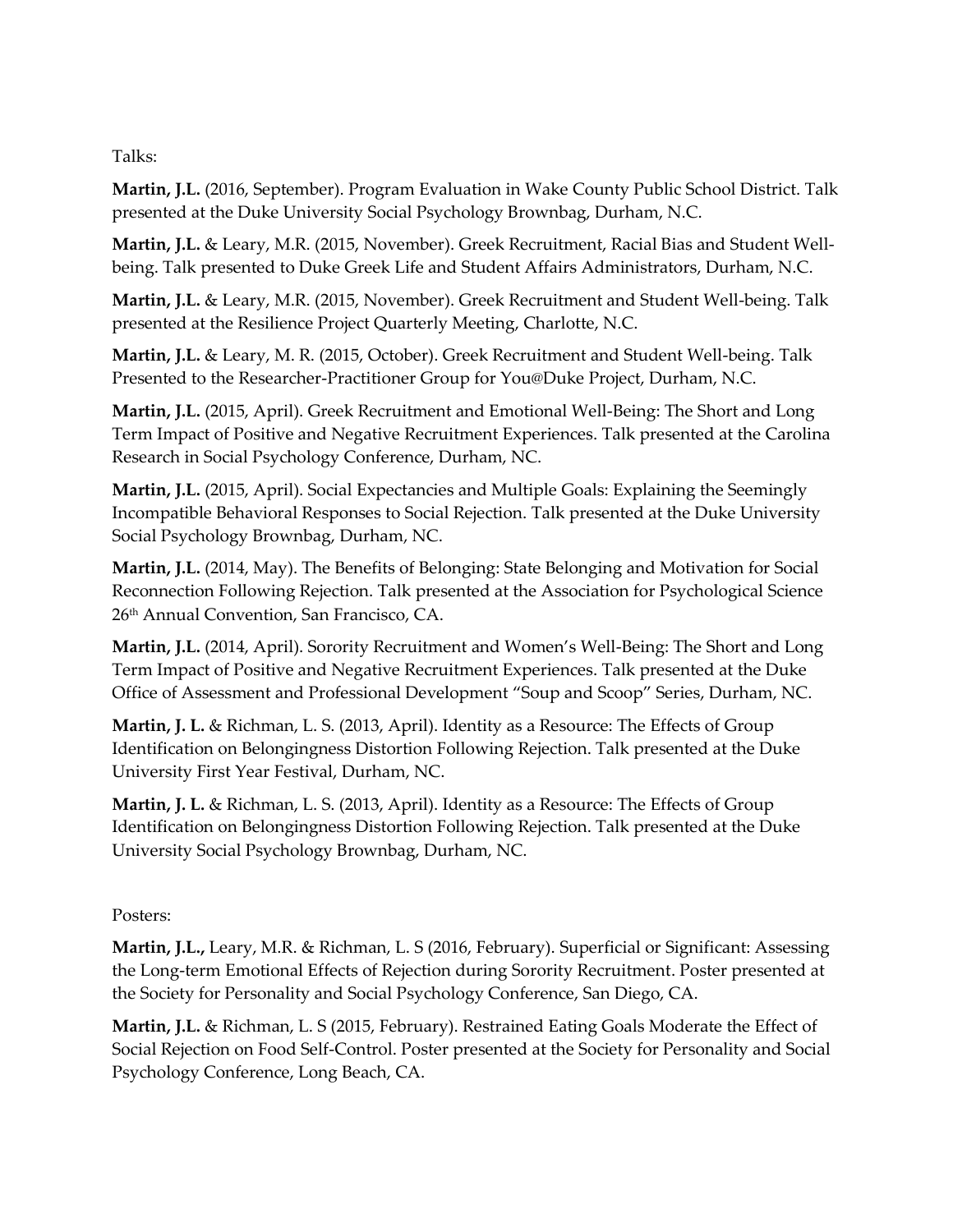**Martin, J.L.** & Richman, L. S (2014, May). The Benefits of Belonging: State Belonging and Motivation for Social Reconnection Following Rejection. Poster presented at the Association for Psychological Science Annual Convention, San Francisco, CA.

**Martin, J.L.** & Richman, L. S (2013, November). The Benefits of Belonging: State Belonging and Motivation for Social Reconnection Following Rejection. Poster presented at the Society for Southeastern Social Psychologists Conference, Augusta, GA.

**Martin, J.L.** & Richman, L. S (2013, March). Group Identification Facilitates Belongingness Distortions Following Rejection. Poster presented at the Duke, UVA, UNC Social Psychology Conference, Durham, NC.

**Martin, J.L.** & Shaw, J. (2012, March). Interpersonal Rejection and Self-Esteem: The Moderating Impact of Causal Clarity and Rejection Essentialism. Poster presented at the National Conference on Undergraduate Research, Ogden, Utah.

Basow, S. A., Codos, S., & **Martin, J. L.** (2012, March). Effects of professor gender and race on student ratings and achievement. Poster presented at the meeting of the Association for Women in Psychology, Palm Springs, CA.

### $\bf \textit{Teaching}$

| Expected May 2017 | Certificate in College Teaching, Duke University                                                                                                                                                                                                                                                                                                   |
|-------------------|----------------------------------------------------------------------------------------------------------------------------------------------------------------------------------------------------------------------------------------------------------------------------------------------------------------------------------------------------|
| 2015              | <b>Instructor, Social Psychology (PSYC 104)</b><br>Instructor Evaluation: 4.75/5; Course Evaluation: 4.5/5<br>Designed and taught an intensive 6-week summer course to<br>Duke undergraduates.                                                                                                                                                     |
| 2014              | <b>Undergraduate Statistics (PSYC 201) Teaching Assistant</b><br>TA Evaluation: 6.4/7<br>Led weekly lab sections in which I reviewed course material and<br>facilitated lab exercises.                                                                                                                                                             |
| 2013              | <b>Student-Athlete Tutor</b><br>Tutored four student athletes in social psychology.                                                                                                                                                                                                                                                                |
| 2013              | Duke Talent Identification Program (TIP) Teaching Assistant<br>Led a short lecture each day, gave individualized instruction to<br>students (7-10 <sup>th</sup> grade), guided evening study, prepared student<br>evaluations, facilitated group discussions and activities. Led the<br>entire day of class (7 hours) when the instructor was ill. |
| 2013, 2014, 2015  | Social Psychology (PSYC 104) Teaching Assistant                                                                                                                                                                                                                                                                                                    |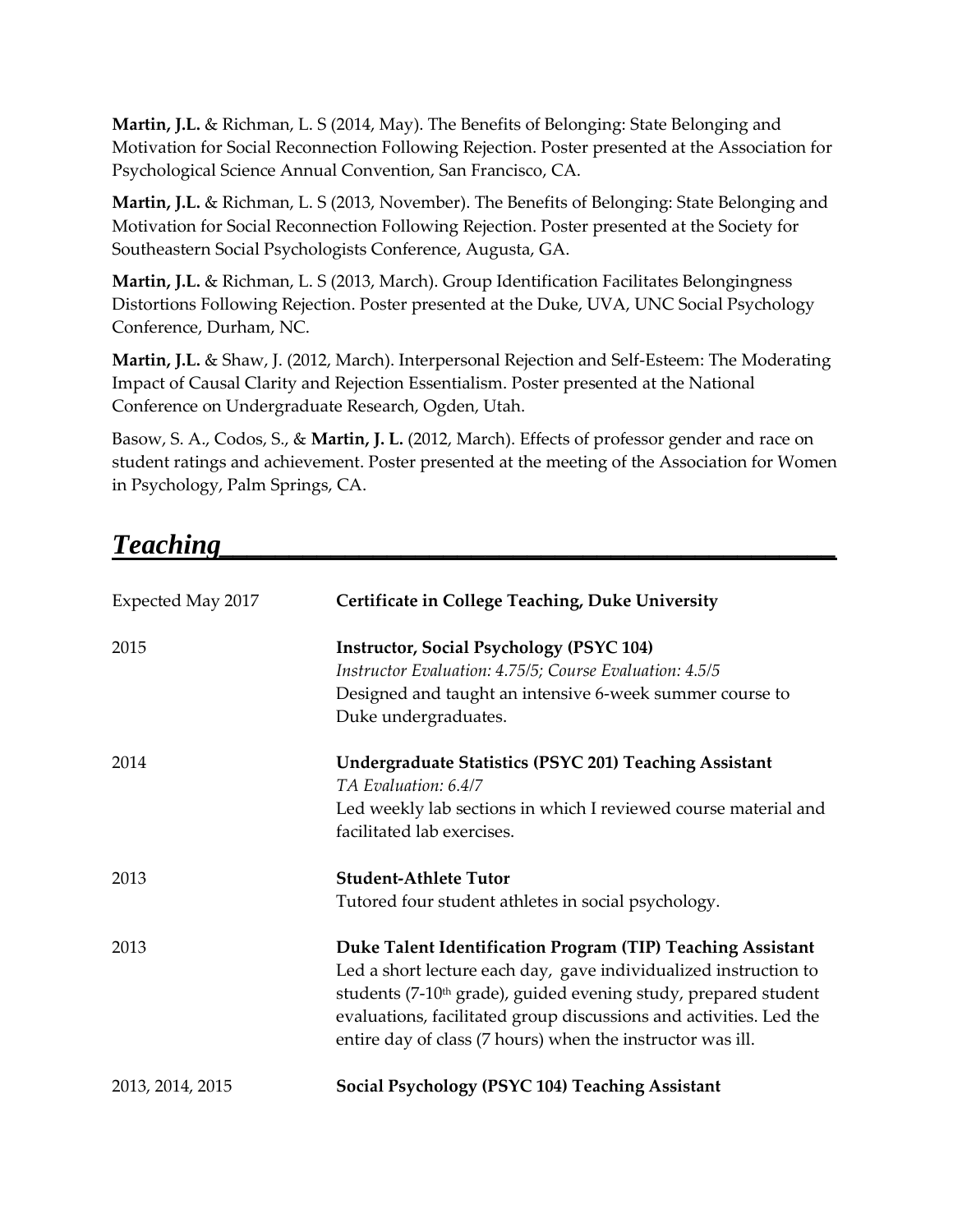Attended lectures, grading assignments and exams, facilitated inclass discussion groups/activities, and occasionally guest lectured.

### *Mentorship and Service \_\_\_\_\_\_\_\_\_\_\_\_\_\_\_\_\_\_\_\_\_\_\_\_\_\_\_\_\_\_\_*

| 2016-Present | Reviewer, Journal of Applied Social Psychology                                                                                                                                                                                                                                                                                            |
|--------------|-------------------------------------------------------------------------------------------------------------------------------------------------------------------------------------------------------------------------------------------------------------------------------------------------------------------------------------------|
| 2015-2016    | Graduate & Professional Student Council Representative<br>Represent the needs and concerns of the Psychology and<br>Neuroscience graduate students at council meetings and vote on<br>legislation in their best interest.                                                                                                                 |
| 2015-2016    | <b>University Services Caucus Member</b><br>Independently created and administered a survey assessing<br>graduate students concerns with parking and transportation<br>services on campus. Met with Parking and Transportation<br>leadership to discuss survey results.                                                                   |
| 2015-2016    | <b>President's Council on Black Affairs Member</b><br>Insure that the University pursues its goals of increasing the<br>diversity of the faculty and student body and guaranteeing an<br>excellent experience to students.                                                                                                                |
| 2015         | Social Psychology Program Recruitment Weekend Organizer                                                                                                                                                                                                                                                                                   |
| 2013, 2014   | <b>Vertical Integration Program Mentor</b><br>Served as a mentor to two rising senior undergraduates interested<br>in conducting an Honors Thesis in their senior years.                                                                                                                                                                  |
| 2013         | <b>Research Scholars Program Mentor</b><br>Volunteered as a mentor to a first-year undergraduate interested<br>in gaining exposure to psychological research early in her college<br>career. I taught her about research design and analysis and we<br>worked together to complete multiple research projects<br>throughout the semester. |

### *Professional Affiliations\_\_\_\_\_\_\_\_\_\_\_\_\_\_\_\_\_\_\_\_\_\_\_\_\_\_\_\_\_\_\_*

2013-present Society for Personality and Social Psychology